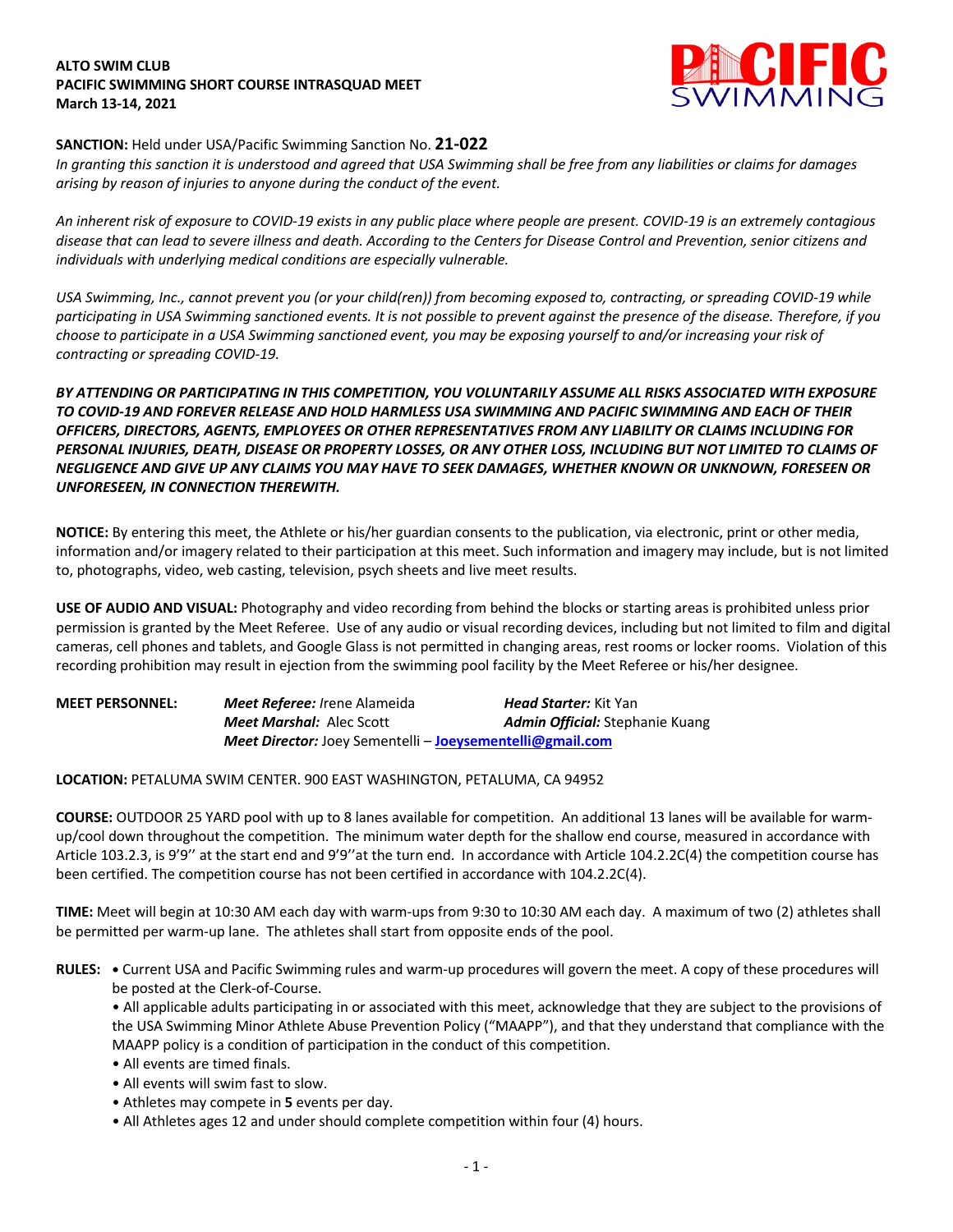• Entries will be accepted until the number of splashes exceeds the estimated timeliine, per the "Four-Hour Rule," based on the Athletes age and gender, or when the number of entered athletes meets maximum facility capacity as determined by local health guidelines.

**•** If local conditions warrant it the Meet Referee, with the concurrence of the Meet Director, may require a mandatory scratch down. Immediate cash refunds will be made for any mandatory scratches.

• All Coaches and Officials must wear their USA Swimming membership cards in a visible manner.

• The local facilities guidelines, restrictions, and interpretation of the local public health guidelines shall be followed at this meet. All applicable Sonoma County, City of Petaluma and State of California Public Health requirements for protection against Covid-19 will apply. All persons in the facility must be masked, with the exceptions of athletes during warm up, warm down, and actual competition. The meet director and meet referee may remove any individual who does not comply.

**UNACCOMPANIED ATHLETES:** Any USA Swimming Athlete-Member competing at the meet must be accompanied by a USA Swimming Member-Coach for the purposes of Athlete supervision during warm-up, competition and warm-down. If a Coach-Member of the Athlete's USA Swimming Club does not attend the meet to serve in said supervisory capacity, it is the responsibility of the Athlete or the Athlete's legal guardian to arrange for supervision by a USA Swimming Member-Coach. The Meet Director or Meet Referee may assist the Athlete in making arrangements for such supervision; however, it is recommended that such arrangements be made in advance of the meet by the Athlete's USA Swimming Club Member-Coach.

**RACING STARTS:** Athletes must be certified by a USA Swimming member-coach as being proficient in performing a racing start or must start the race in the water. It is the responsibility of the Athlete or the Athlete's legal guardian to ensure compliance with this requirement.

**RESTRICTIONS:** • Smoking and the use of other tobacco products is prohibited on the pool deck, in the locker rooms, in spectator

- seating, on standing areas and in all areas used by Athletes, during the meet and during warm-up periods.
	- Sale and use of alcoholic beverages is prohibited in all areas of the meet venue.
	- No glass containers are allowed in the meet venue.
	- No propane heater is permitted except for snack bar/meet operations.
	- All shelters must be properly secured.
	- Deck Changes are prohibited.

• Destructive devices, to include but not limited to, explosive devices and equipment, firearms (open or concealed), blades, knives, mace, stun guns and blunt objects are strictly prohibited in the swimming facility and its surrounding areas. If observed, the Meet Referee or his/her designee may ask that these devices be stored safely away from the public or removed from the facility. Noncompliance may result in the reporting to law enforcement authorities and ejection from the facility. Law enforcement officers (LEO) are exempt per applicable laws.

• Operation of a drone, or any other flying apparatus, is prohibited over the venue (pools, Athlete/Coach areas, Spectator areas and open ceiling locker rooms) any time Athletes, Coaches, Officials and/or Spectators are present.

**ELIGIBILITY:** • Athletes must be current members of USA Swimming and enter their name and registration number on the meet entry card as they are shown on their Registration Card. If this is not done, it may be difficult to match the Athlete with the registration and times database. The meet host will check all Athlete registrations against the SWIMS database and if not found to be registered, the Meet Director shall accept the registration at the meet (a \$10 surcharge will be added to the regular registration fee). Duplicate registrations will be refunded by mail.

• Meet is open only to qualified athletes registered with **Alto Swim Club.** Athletes who are unattached but participating with **ALTO** are eligible to compete.

• Entries with **"NO TIME" will be accepted.** 

• Disabled Athletes are welcome to attend this meet and should contact the Meet Director or Meet Referee regarding any special accommodations on entry times and seeding per Pacific Swimming policy.

• The Athlete's age will be the age of the Athlete on the first day of the meet.

**ENTRY FEES:** \$20 flat fee per athlete.

**ENTRIES:** Entries shall be completed via ALTO Coaching Staff. Online and Mail-In/Hand delivered entries shall not be available.

**CHECK-IN:** The meet shall be pre-seeded. Athletes shall report to the bull-pen area at their scheduled time for each event.

**SCRATCHES:** Any Athletes not reporting for or competing in an individual timed final event that they have entered shall not be penalized.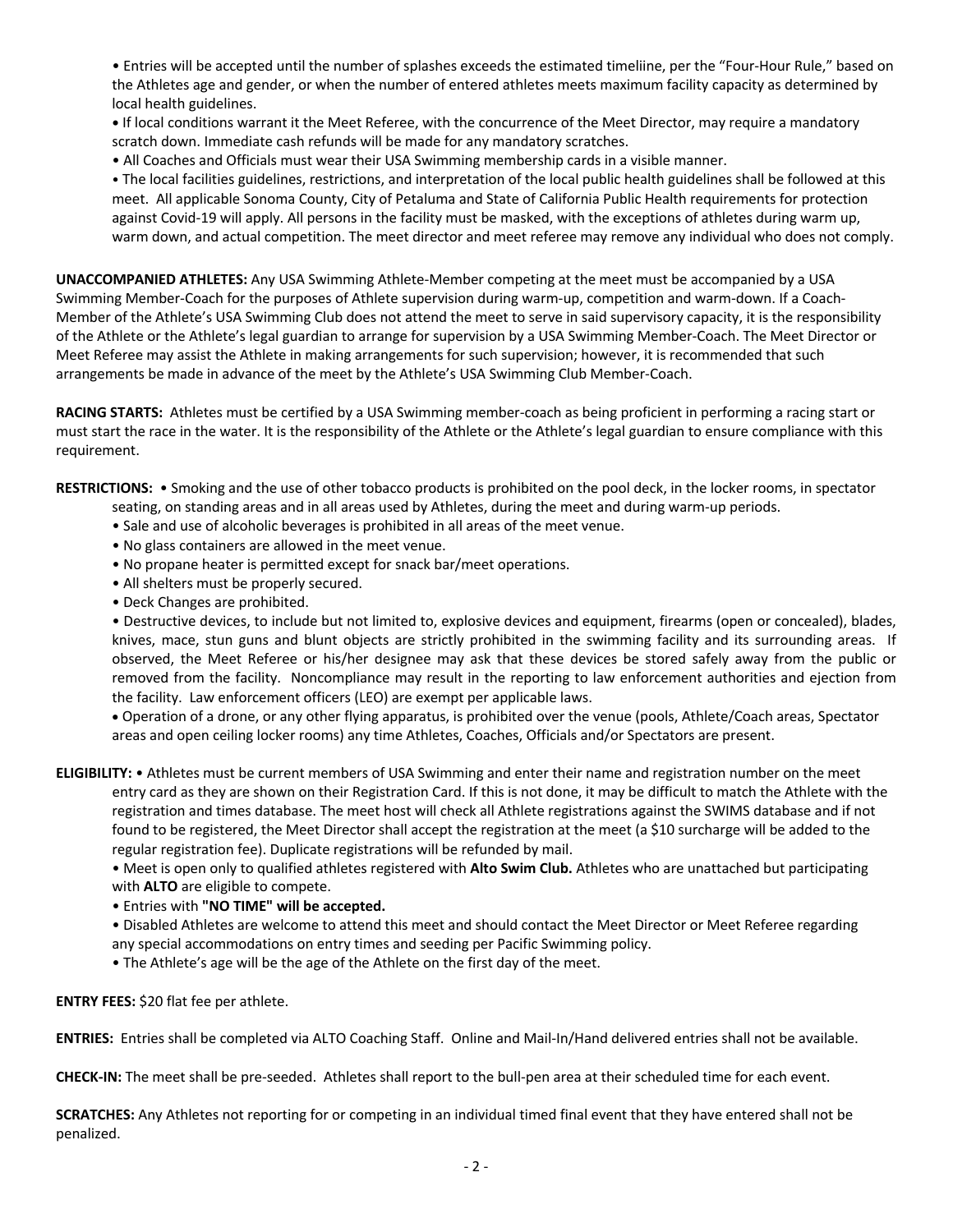#### **AWARDS:** None.

## **ADMISSION:** Free.

**MISCELLANEOUS:** No overnight parking is allowed. Facilities will not be provided after meet hours.

# **EVENT SUMMARY**

# **Saturday**

| 1  | Mixed | Open  | 200 free   |
|----|-------|-------|------------|
| 2  | Mixed | Open  | 50 fly     |
| 3  | Mixed | Open  | 100 fly    |
| 4  | Mixed | Open  | 200 fly    |
| 5  | Mixed | Open  | 50 back    |
| 6  | Mixed | Open  | 100 back   |
| 7  | Mixed | Open  | 200 back   |
| 8  | Mixed | Open  | 50 breast  |
| 9  | Mixed | Open  | 100 breast |
| 10 | Mixed | Open  | 200 breast |
| 11 | Mixed | Open  | 100 free   |
| 12 | Mixed | Open  | 50 free    |
| 13 | Mixed | Open  | 100 IM     |
| 14 | Mixed | Open  | 200 IM     |
| 15 | Mixed | Open  | 400 IM     |
| 16 | Mixed | Open  | 500 free   |
| 17 | Mixed | Open  | 1650 free  |
|    |       |       |            |
|    |       |       |            |
| 18 | Mixed | Open  | 50 Free    |
| 19 | Mixed | 8 & U | 25 fly     |
| 20 | Mixed | Open  | 50 fly     |
| 21 | Mixed | Open  | 100 fly    |
| 22 | Mixed | 8 & U | 25 back    |
| 23 | Mixed | Open  | 50 back    |
| 24 | Mixed | Open  | 100 back   |
| 25 | Mixed | 8 & U | 25 breast  |
| 26 | Mixed | Open  | 50 breast  |
| 27 | Mixed | Open  | 100 breast |
| 28 | Mixed | 8 & U | 25 free    |
| 29 | Mixed | Open  | 100 free   |
| 30 | Mixed | Open  | 200 free   |
| 31 | Mixed | Open  | 100 IM     |
| 32 | Mixed | Open  | 200 IM     |
| 33 | Mixed | Open  | 400 IM     |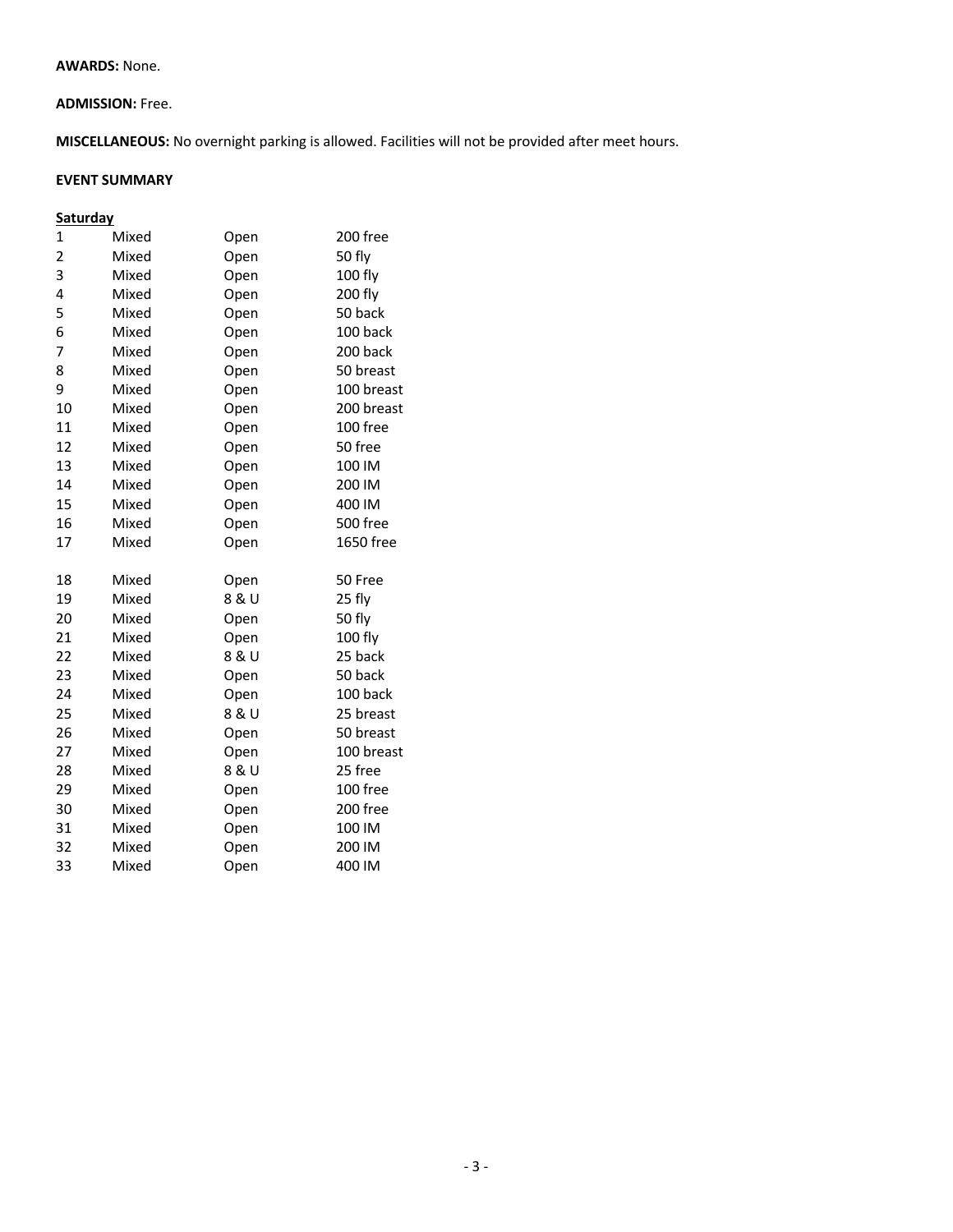## **Sunday**

|    | - 1   |       |                 |
|----|-------|-------|-----------------|
| 34 | Mixed | Open  | 200 free        |
| 35 | Mixed | Open  | 50 fly          |
| 36 | Mixed | Open  | 100 fly         |
| 37 | Mixed | Open  | 200 fly         |
| 38 | Mixed | Open  | 50 back         |
| 39 | Mixed | Open  | 100 back        |
| 40 | Mixed | Open  | 200 back        |
| 41 | Mixed | Open  | 50 breast       |
| 42 | Mixed | Open  | 100 breast      |
| 43 | Mixed | Open  | 200 breast      |
| 44 | Mixed | Open  | 100 free        |
| 45 | Mixed | Open  | 50 free         |
| 46 | Mixed | Open  | 100 IM          |
| 47 | Mixed | Open  | 200 IM          |
| 48 | Mixed | Open  | 400 IM          |
| 49 | Mixed | Open  | 500 free        |
| 50 | Mixed | Open  | 1650 free       |
|    |       |       |                 |
| 51 | Mixed | Open  | 50 Free         |
| 52 | Mixed | 8 & U | 25 fly          |
| 53 | Mixed | Open  | 50 fly          |
| 54 | Mixed | Open  | 100 fly         |
| 55 | Mixed | 8 & U | 25 back         |
| 56 | Mixed | Open  | 50 back         |
| 57 | Mixed | Open  | 100 back        |
| 58 | Mixed | 8 & U | 25 breast       |
| 59 | Mixed | Open  | 50 breast       |
| 60 | Mixed | Open  | 100 breast      |
| 61 | Mixed | 8 & U | 25 free         |
| 62 | Mixed | Open  | 100 free        |
| 63 | Mixed | Open  | 200 free        |
| 64 | Mixed | Open  | 100 IM          |
| 65 | Mixed | Open  | 200 IM          |
| 66 | Mixed | Open  | <b>500 free</b> |